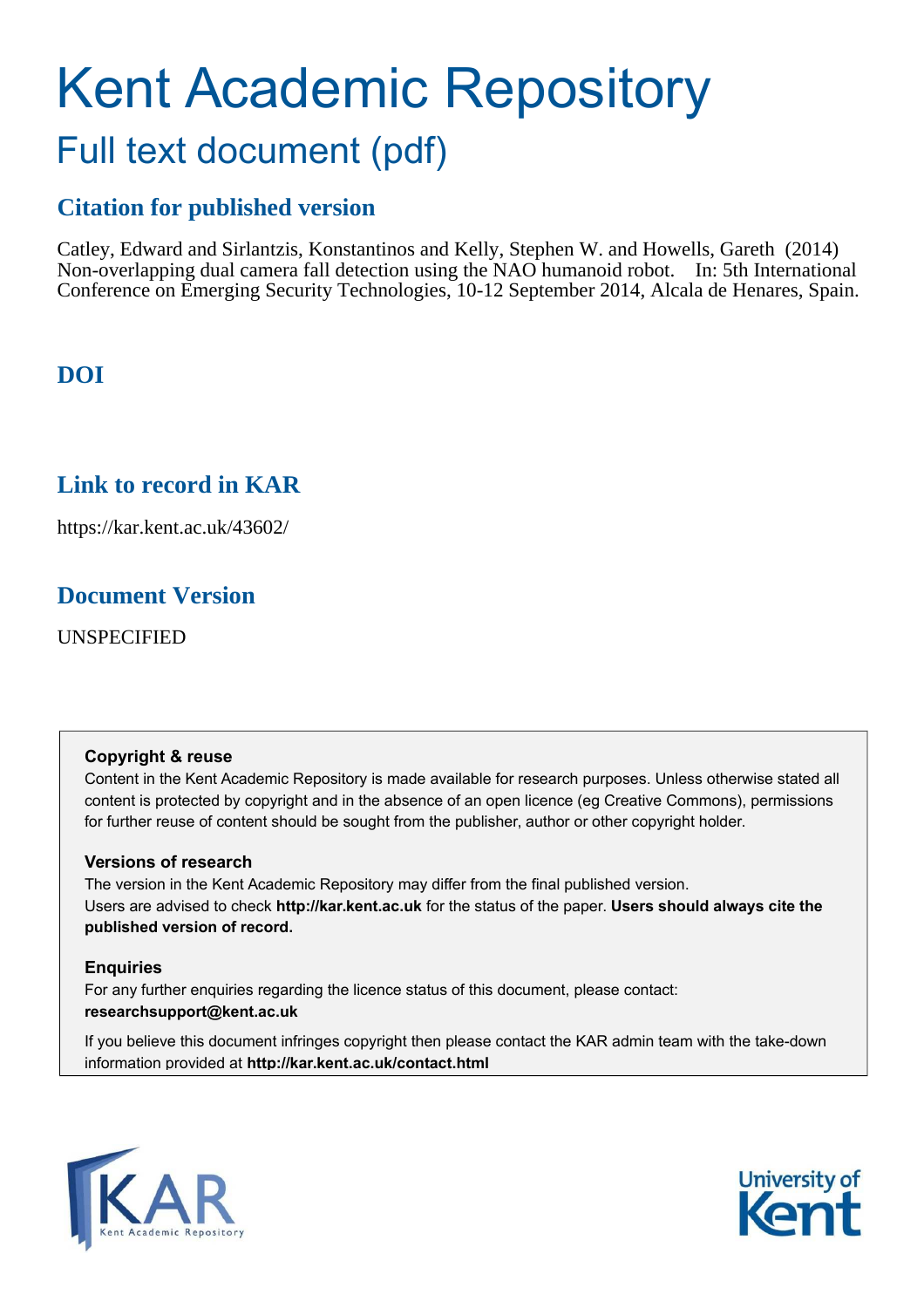## Non-overlapping dual camera fall detection using the NAO humanoid robot

E.Catley, K. Sirlantzis, G. Howells, S. Kelly Image and Information Engineering Research Group School of Engineering and Digital Arts, University of Kent, Kent CT2 7NT, UK. Email: EC364@kent.ac.uk

**Abstract. With an aging population and a greater desire for independence, the dangers of falling incidents in the elderly have become particularly pronounced. In light of this, several technologies have been developed with the aim of preventing or monitoring falls. Failing to strike the balance between several factors including reliability, complexity and invasion of privacy has seen prohibitive in the uptake of these systems. Some systems rely on cameras being mounted in all rooms of a users home while others require being worn 24 hours a day. This paper explores a system using a humanoid NAO robot with dual vertically mounted cameras to perform the task of fall detection.** 

#### I. INTRODUCTION

It has been reported that one in three over 65s fall each year and that falls are the leading cause of both fatal and nonfatal injuries [1]. In the UK alone there are currently 10 million of 65's with this number expected to double by 2050. As part of the COALAS (Interreg IVA) project, work has been undertaken into providing minimally intrusive in home care for the elderly and disabled with one of the aspects being fall detection. While other work undertaken in this field has had some success with wearable technology such as accelerometers and gyroscopes, multiple camera systems for house-wide coverage or single camera systems for localised coverage, these implementations generally suffer from certain drawbacks.

Wearable technology exists in the form of fall alarms and/or detectors. In the case of the former this is only capable of sending out a manually activated distress signal which after a fall, depending on the seriousness, the user may be incapable of activating it. In both cases one of the most limiting factors is the intrusiveness of the system. Studies have found that the device is not worn at all times either deliberately, due to the discomfort brought, or unintentionally if forgotten after temporarily removing [2].

More recently there has been research into systems using either one or more cameras and image processing algorithms. These systems have benefitted from being relatively non-invasive but have problems related to limited field of view, reliability and acceptance among the target demographic.

This paper proposes a system that, in conjunction with other functions, allows for reliable fall detection and verification using the RGB cameras of one of Aldebaran's NAO humanoid robot. This robot enjoys 25 degrees of freedom, two 960p 30fps non-overlapping cameras with parallel fields of view, 4 microphones for directional audio and wireless connectivity. The ability to walk and the two vertically mounted cameras make this robot ideal for research that involves human observation. Where other systems which utilise cameras have relied upon static cameras, which even in multi-camera systems can result in blind spots, occlusion or poor image quality at distance, this systems concept allows for a great number of camera positions and angles due to the mobile nature of the platform.

In this paper shall be discussed the implemented first half of the envisaged system. The NAO is used as a stationary observer with, relative to the literature, simplistic algorithms which make use of its vertically mounted dual camera configuration.

#### II. RELATED WORK

Of the most recent related literature the work generally falls into two categories, those that use RGB-D data taken from sensors such as the Microsoft Kinect [3] [4] and those that rely on RGB data alone. While RGB-D approaches generally provide very accurate fall detection and appear to be a promising line of research, computational requirements and issues with IR sunlight saturation remain a prohibitive factor for widespread uses.

Methods using RGB data alone are more widespread and are themselves clustered into those that monitor for abnormal events [5] [6] and those that explicitly attempt to detect falls [7] [8] [9]. The former generally have to be taught what "normal" behaviour looks like so as to identify that which is not. The limitation with this is that the system often needs to be retrained upon repositioning of the camera. The latter on the other hand present a more refined method for specifically detecting falls but by using fixed cameras can suffer from occlusion, poor image quality and gaps in field of view. Because the cameras are usually mounted in the top corners of rooms or in the centre of the ceiling with fish eye lenses, the image quality is often lacking making the detection of static falls difficult due to a lack of features. The methodology used in the single wide angled lens camera approach of [8] results in a false positive rate of 0.31 and false negative of 0.22. This method uses the difference in angle of the body axes between a standing person which, due to the nature and position of the camera, will be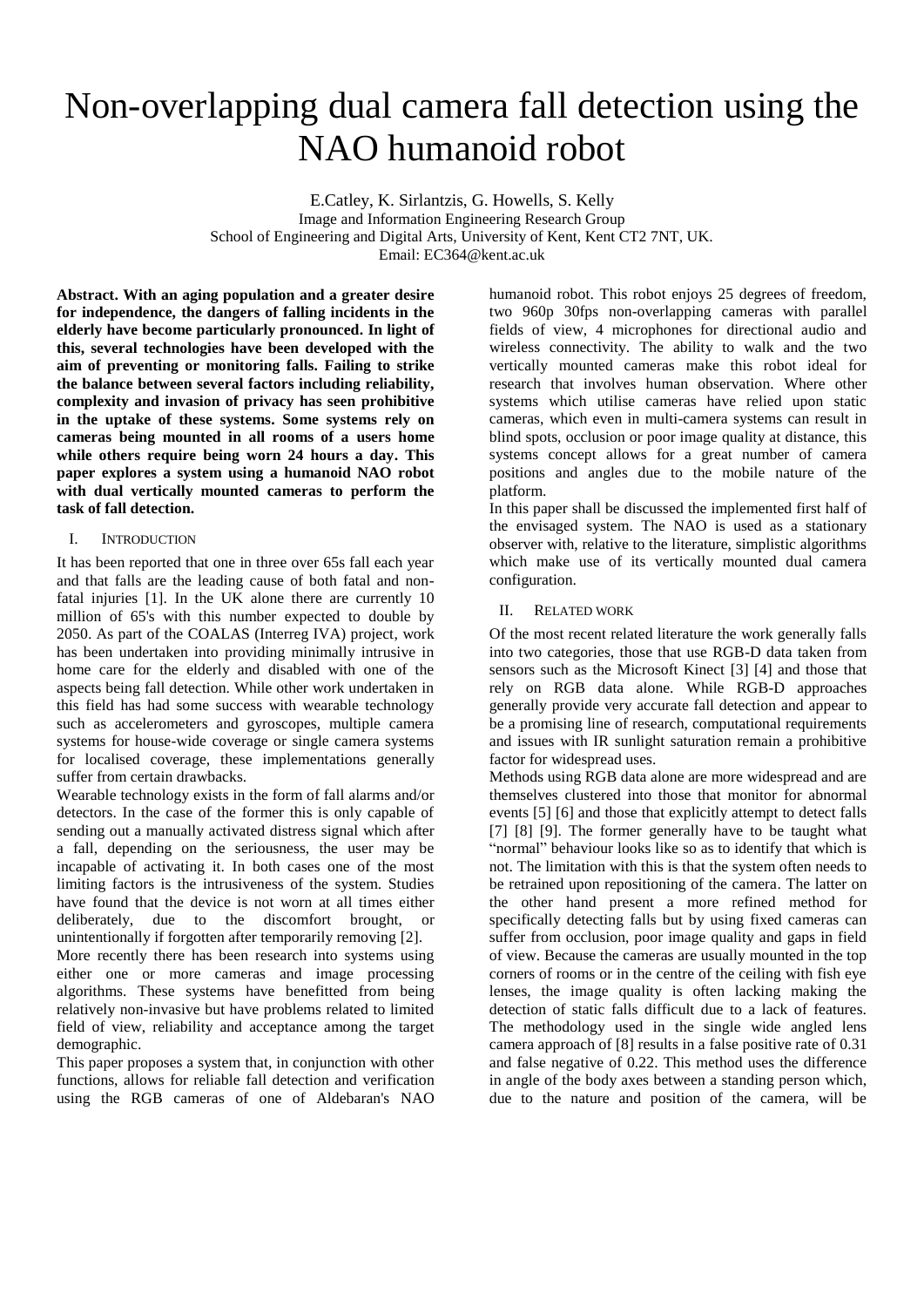pointing towards the centre of the camera and that of a fallen person. The limitations of this system are that the difference in angle between the body axes of standing and lying must be  $\geq 28^{\circ}$  and it cannot distinguish between people lying on a sofa for example, and the floor. The single camera approach of [9] conducted separate experiments in cluttered and uncluttered environments. A mean average precision (MAP) of 89% and 90% was achieved in cluttered and uncluttered environments respectively.

The most pertinent paper [7] details the use of multiple cameras to allow the capture of falls from several angles, allowing the camera with the best view of the fall and hence the most reliable result, to make the call as to whether a fall has occurred.

A stage of region of interest location is used by a process of foreground detection through background subtraction, shadow removal and region of interest extraction using the largest foreground object of a size of no less the 17500 pixels out of the captured 640\*480 image. A combination of four features are used to make this decision; fall angle, head speed, aspect ratio and centre of gravity.

By using a reasonably fast dual core processor running up to four threads (one for a different video stream) a processing rate of 8 frames a second was achieved.

An incredibly detailed and thorough data set was used, comprising of over 14,000 hours of video recording a total of 24 falls taken from within the homes of participants aged 83 to 95 year olds. The thoroughness of the data sets this paper apart from the rest, which mostly use simulated fall data sets.

This system proved to be quite good at detecting falls but was also prone to false positives. Furthermore it produced three false negatives in the 24 falls, though two of these three were due to partial occlusion due to camera positioning. Using an AUC method for a plot of sensitivity and specificity yields a highest score of  $0.91 \pm 0.06$  using the features of head speed and aspect ratio.

To conclude, the biggest drawback of all these systems lies in the availability of useful images. Because all systems make use of a limited number of static cameras, to maximise field of view they are positioned high in the room. Due to this there is a limitation on the quality of image at greater distance and availability of features to work with. This results in limited reliability of the system or excessive processing time.

#### III. METHODOLOGY

The overall fall detection system being implemented falls into three main stages; Person detection, preliminary fall detection and fall confirmation. In this paper we present only the implemented person detection and preliminary fall detection. The positive fall detection criteria have been made purposefully large in an effort to minimise the number of false negatives which, once implemented, will be corrected in the confirmation stage. Figure 1 illustrates the structure of this system showing the sections covered in this paper (dark) and those left for future work (light).



#### A. Person Detection

#### 1) HOG Person Detection

Due to constraints on processing power and real time application the histogram of gradients (HOG) is used only at the initialisation of the system to confirm that the foreground and contour extraction has successfully identified a subject.

2) Foreground extraction

A method of extracting the foreground from the background is used which also ignores shadows. Due to varying light conditions there is a reasonable amount of noise introduced in the images an adaptive background is required, which does a very effective job of negating this problem. The drawback of this is that, if remaining static for long, the foreground is absorbed into the background meaning that the person being tracked can be lost. If this happens the system will re-initialise.

3) Largest contour extraction from foreground

To extract the person from this foreground image the largest contour is found, in almost all cases the largest contour is the subject that we wish to track. Save for other people or pets, there is unlikely to be any other foreground objects and thus few other contours.

4) Bounding box matching

To ensure that the contour extracted from the foreground is a person a simple method of comparing the bounding boxes from stages 1 and 3 to ensuring that they overlap occurs, with a certain margin of error allowed for slight variances in detection size. If this match is made then the system proceeds without needing to continue the resource and time draining person detection HOG. Should the tracked contour ever be lost (due to full occlusion or other system failure) this system will re-initialise.

#### B. Fall detection

By using both of the NAOs cameras, each with a region of interest focused around the upper and lower body, it is fair to assume that, in the case of an actual fall, the ROI height in the top will decrease rapidly over time and finally disappear while the ROI on the bottom will decrease over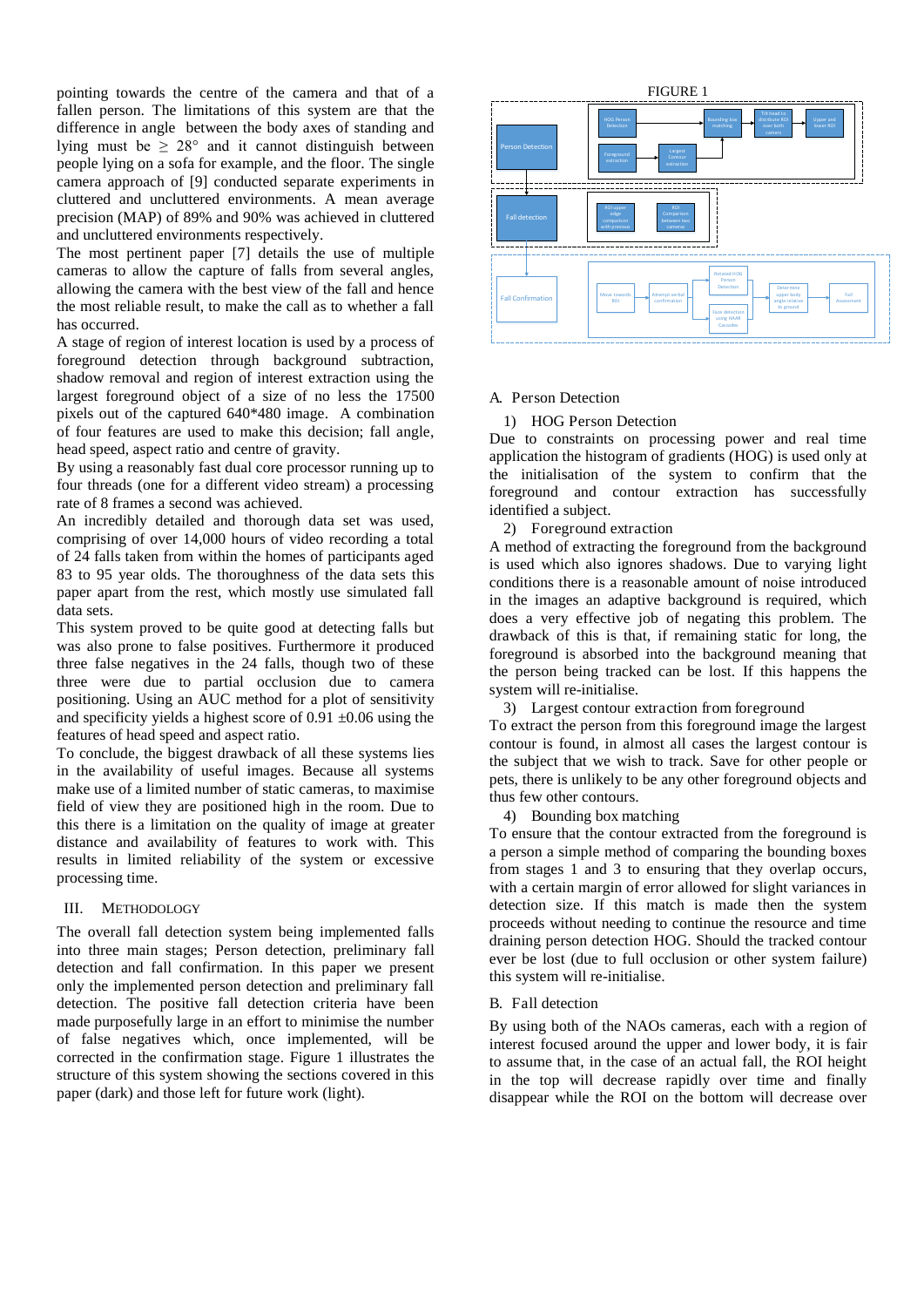time (with a slight delay after the top has disappeared) but not disappear entirely.

With the regions of interest found, a record of the value of the top edge is stored in a vector spanning the last 2 seconds, the longest period of time that we found a fall event to take.

For the preliminary fall detection phase to return a positive result four criteria must be met; The top of the upper ROI must decrease by more than 50% of the original in a second, the top ROI must disappear, the top of the bottom region of interest must change by 30% a second and must not disappear.

Should a positive result be returned by the preliminary fall detection stage then the system will continue on to the fall confirmation stage which lies outside the scope of this paper. The advantage of this method is that it is fast and not overly taxing on system resources making the chances of "missing" the fall due to slow ROI acquisition. Furthermore the use of two vertically mounted cameras allows for an extended field of view allowing the whole user to be tracked, even at short distances which tend to be the norm in the cluttered smaller houses of the elderly.

#### IV. RESULTS

To try and maintain a certain level of consistency and comparability with other papers the methodology for data collection will be modelled after [10] which has been adopted by others for evaluation of their own algorithms. Due to limited resources, the "syncope" and "rise from bed" tests had to be eliminated from this round of testing, and to keep the balance between positive and negative outcome tests equal the forward fall with rotation tests were removed. Those two in particular were chosen due to their similarity with other tests such as ending lying flat meaning the loss of their data would not be as significant.

Table 1 shows the complete list of tests which were performed along with their fall classification. Each test was repeated 5 times, with the NAO at a distance of 2.5 meter. The result is a data set of 80 actions, half with a positive and half with a negative classified fall outcome.

| Category         | <b>Name</b>       | <b>Outcome</b> |  |
|------------------|-------------------|----------------|--|
| Backward<br>fall | Ending sitting    | Positive       |  |
| (both legs       | Ending lying      | Positive       |  |
| straight or with | Ending in lateral | Positive       |  |
| knee flexion)    | position          |                |  |
|                  | With recovery     | Negative       |  |
| Forward fall     | On the knees      | Positive       |  |
|                  | With forward arm  | Positive       |  |
|                  | protection        |                |  |
|                  | Ending lying flat | Positive       |  |
|                  | With<br>rotation, | Positive       |  |
|                  | ending in the     |                |  |
|                  | lateral<br>right  |                |  |
|                  | position          |                |  |

|                     | With rotation,                                         | Positive |
|---------------------|--------------------------------------------------------|----------|
|                     | ending in<br>the                                       |          |
|                     | lateral<br>left                                        |          |
|                     | position                                               |          |
|                     | With recovery                                          | Negative |
| Lateral fall to the | Ending lying flat                                      | Positive |
| right               | With recovery                                          | Negative |
| Lateral fall to the | Ending lying flat                                      | Positive |
| left                | With recovery                                          | Negative |
| Neutral             | To sit down on a<br>chair                              | Negative |
|                     | then to stand up                                       |          |
|                     | (consider the                                          |          |
|                     | height of the<br>chair)                                |          |
|                     | Walk a<br>few<br>meters                                | Negative |
|                     | To bend down,<br>catch something<br>on the floor, then | Negative |
|                     | to rise up                                             |          |
|                     | To cough<br><sub>or</sub>                              | Negative |
|                     | sneeze                                                 |          |

Our results are outlined in the confusion matrix below indicating the number of classified events against the ground truth. Using our simplistic method we were able to attain a system sensitivity of 0.85, a specificity of 0.675 and a precision of 0.72. Due to the simple nature of the algorithm it was capable of running at  $\sim 10$  frames per second with no GPU acceleration.

TABLE 2

|                 |          | Results  |          |
|-----------------|----------|----------|----------|
|                 |          | Positive | Negative |
| Ground<br>Truth | Positive | 34       | 6        |
|                 | Negative | 13       | 27       |

#### V. DISCUSSION AND CONCLUSION

Comparing our results to those published in the literature, we found that this comparatively simplistic methodology has promise, yielding similar system sensitivity of 0.85, managing to identify 34 of the 40 simulated falls in our dataset. Our systems drawback is currently a very high false positive rate leading to a specificity of 0.675. While this initially looks discouraging it is in fact likely not. This is due to the two stage nature of our proposed system that capitalises on the mobile nature of the humanoid robot. This allows repositioning to confirm potential falls by gaining image data that would be inaccessible to a ceiling or corner